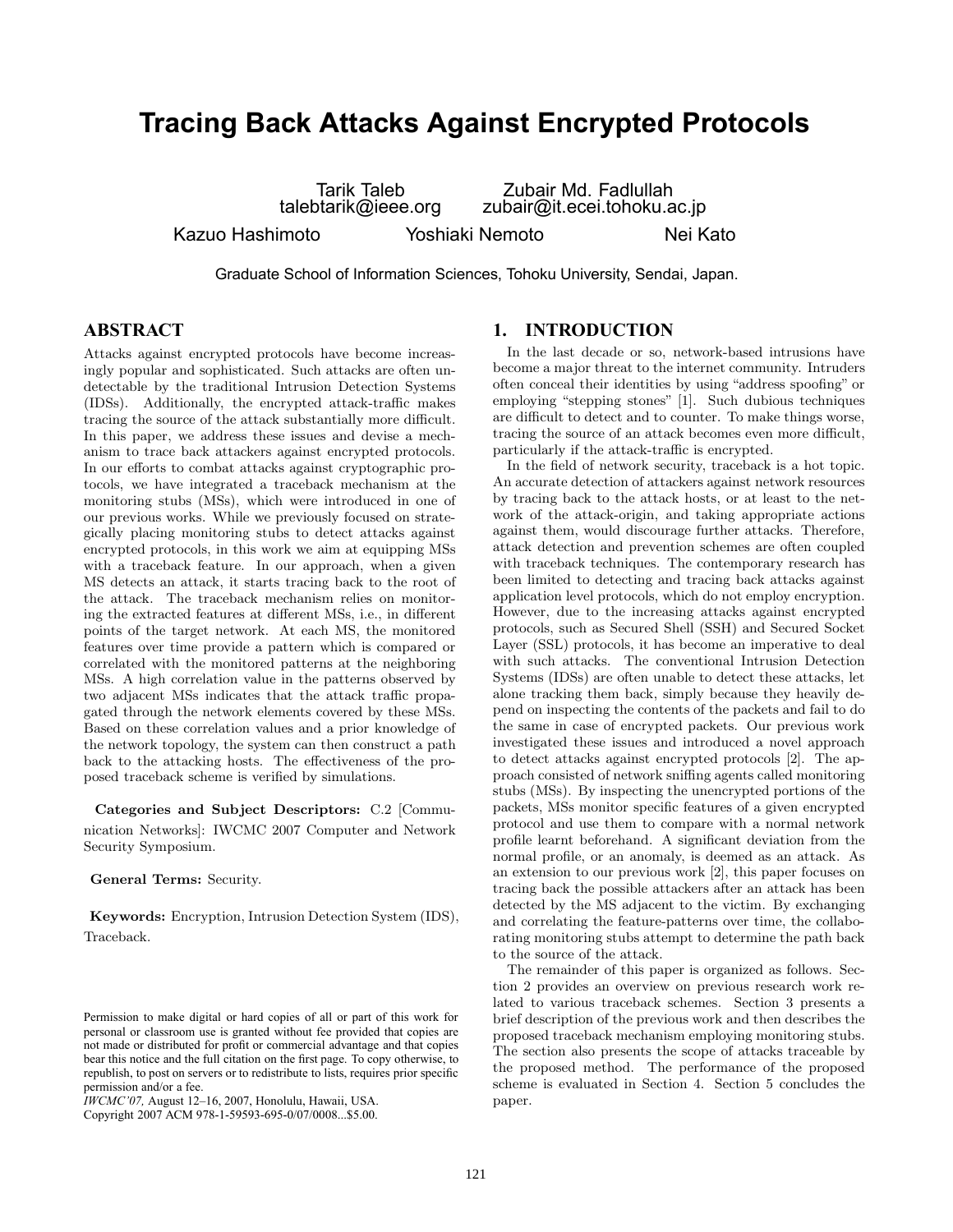# **2. RELATED WORK**

Every attack against a network host commences with the launch of attack-packets from an attacking host, which serves as the entry point into the computer network across which the attack occurs. In a network-based attack, the perpetrator usually generates a series of packets that are destined to the victim host. Over the years, a wide library of work has been dedicated to tracing back the origins of attacks.

The traceback approach proposed in [3] uses a variation of the Time-efficient Stream Loss-tolerant Authentication protocol to generate a code, based on the IP-addresses of the routing devices, that sequentially handles packets. Using a map of the IP-addresses of all upstream routers, the victim of an attack can efficiently reconstruct the route of a packet through up to 32 devices [4]. These works focus on identifying the route within the network-packets without increasing the packet size, which has challenged traceback researchers over the recent years.

Other traceback approaches require routers to produce extra packets for every packet that is encountered by these routers [5]. The victim host collects these extra packets along with the original packets. These additional packets provide authenticated identification of the originating routing devices. The obvious shortcoming of this approach consists in the increase in network traffic due to extra packets generated for each original network-packet, which is to be traced. To alleviate this problem, [5] proposes an extra "trace-packet" to be generated on a probabilistic basis (e.g., approximately one per 20,000 packets). A large number of attack-packets (for instance, packets involved in TCP SYNflood) continuing for a considerable period of time can be effectively traced in this way. However, in case of attacks involving a low number of packets, the system will fail to trigger enough trace-packets to reconstruct a route back to the attacker.

Recent traceback schemes adopting similar concept, employ different packet marking techniques [6] such as Probabilistic Packet Marking (PPM), Deterministic Packet Marking (DPM), ITrace, and logging techniques such as Source Path Isolation Engine (SPIE). Most of these schemes require the IP-header information. This requirement poses difficulty in tracing back an attacker which sends encrypted packets. In order to use these traditional traceback methods at a network monitor level, the monitoring agents may need to decrypt the headers of the attack packets. However, decrypting packets at intermediate monitors may raise privacy issues and incur additional overheads. Therefore, when cryptographic protocols are in use, the commonly known traceback approaches will not be effective.

One of the fundamental traceback problems, when it comes to encrypted connections, is to trace a stream of attackpackets through a number of "stepping stones". To find an answer to this problem, stream-matching approaches, based on either packet-contents or inter-packet timing, have evolved. An example of the content-based stream-matching schemes is proposed in [7]. The scheme is called "Thumbprinting". Although it shows good performance in tracing back attacks against non-encrypted protocols, encryption renders this method ineffective.

An alternate approach to this stream matching technique is achieved through correlation methods based on the interpacket delay (IPD) for tracing back attacks against encrypted connections [8] [9]. By correlating IPD of different connections across the network, this approach identifies whether the inspected packets belong to the same connections. Additionally, a polynomial upper bound on the number of packets needed to confidently detect and identify encrypted stepping stone streams has been found by [1].

In conventional trace-back schemes, the contents of the packets are conveniently inspected to determine the source and destination for a given protocol. The traffic-volume, especially during a Denial of Service (DoS) attack, questions the feasibility of inspecting the contents of each and every packet. The advent of spoofing IP-addresses challenges this naive method. Mansfield *et al.* [10] have investigated these issues and introduced a novel technique based on packetflow monitoring. This technique relies on flow patterns to be traced across networks to trace back intruders. Flowpatterns are profiled by considering the studies that reveal that the normal network usage patterns, in general, vary from those under an attack scenario. Such studies have included investigations of the characteristics of the TCP-RESET connections and Internet Control Message Protocol (ICMP) destination/port unreachable packets, in a campusbased network. Mansfield *et al.* have then looked for differentiating the features of the traffic profiles, in normal situation and during an intrusion. For instance, in case of TCP-SYN packet-based DoS attacks, TCP-SYN connections are monitored by RMON-devices or probes placed at different points of the network, which look for the presence of similar flows at other probes. Thus, the traceback is performed by correlating traffic-patterns observed at various probes placed in the network. The traffic-flow correlation has been reasonably successful, which leads to the inference that traffic-flows may be traced from one link to another across a network. However, this approach does not investigate whether it can be extended to tracing back attacks against encrypted protocols.

Recently some efforts have been made to thwart attacks against encrypted protocol, such as "Protomon" [11]. However, detecting such attacks alone will not suffice. It is also required to dig deep and track back the attackers. Unless traceback systems are employed, IDSs such as Protomon will act as a mere damage-controlling entity. Our preceding work [2] addresses the shortcomings of Protomon and presents a more effective detection method by using a dynamic thresholding scheme to detect anomaly and distributing unique monitoring stubs (MSs) over the network topology. To expand this work further, we envision incorporating traceback features in MSs. For this purpose, we adopt an approach, based on correlation schemes, similar to that proposed in [10] for tracing back attackers. In this approach, although it may not be possible to hunt down the actual attacker based on IP due to encrypted headers, it can trace back to the network or domain from which the attacker launched the attack. From thereon, the authorities of that network can hunt down the attack host. This is beyond the scope of this work and is left as future research work.

## **3. PROPOSED TRACEBACK SCHEME**

## **3.1 Traceable Attacks against Encrypted Protocols**

The attacks against cryptographic protocols rely upon the design and implementation of the target protocols. For instance, the OpenSSL implementation of SSL is susceptible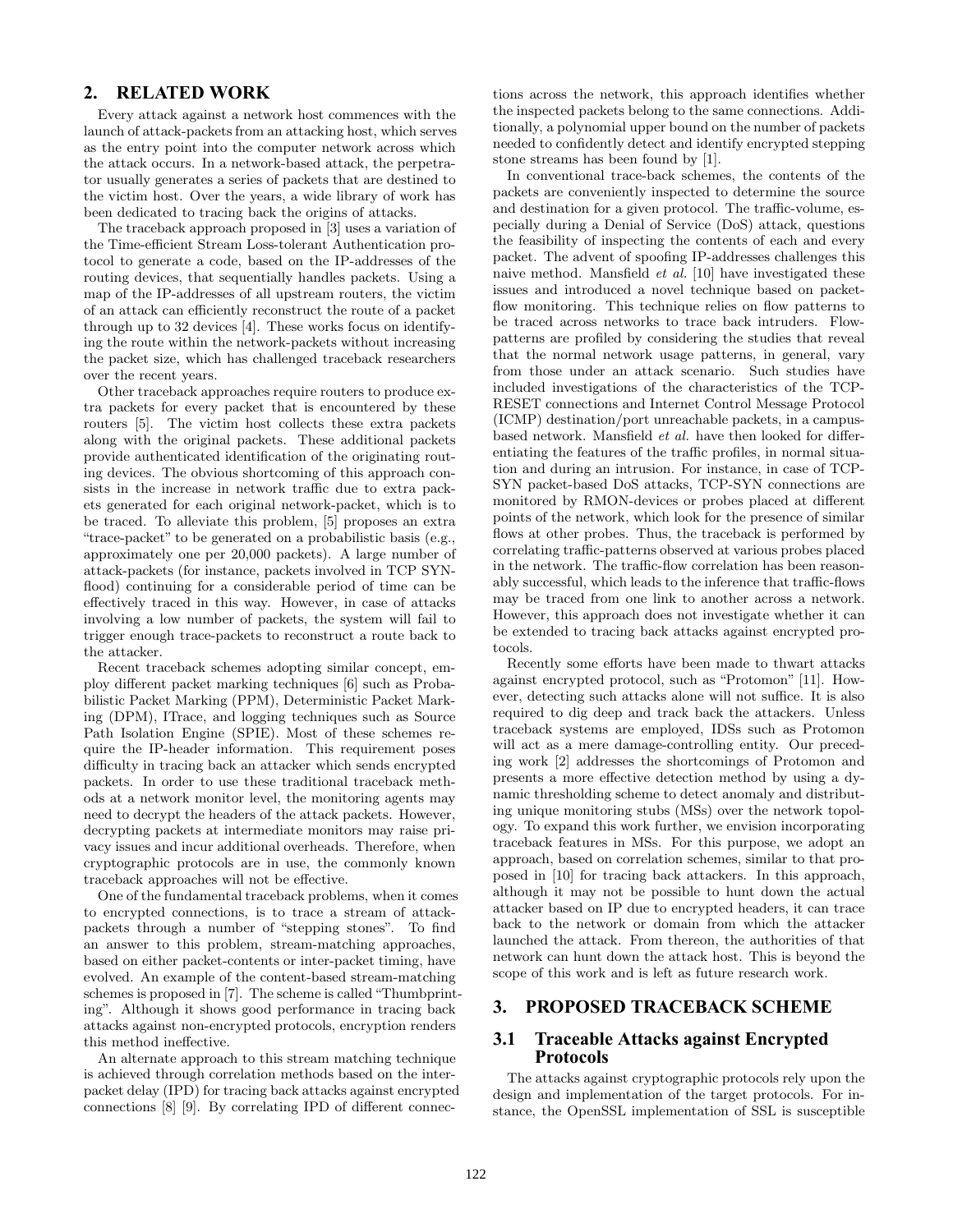to specific remote timing attacks [12], Man-In-The-Middle (MITM) attacks [13], buffer overflow attacks [14] [15], and Version Rollback attacks. In the remote timing attack, SSL renegotiation attack, and password attack (also called the dictionary attack or brute force attack) against SSH, there is a high interaction (in terms of transmitted messages) between the attacker and the cryptographic protocol server. On the contrary, in case of a buffer overflow attack, the interaction between the client and the server is not high. According to this observation, in our preceding work [2], we broadly categorized the different attacks into two types, namely highly interactive attacks and low interactive attacks. It is sufficient to define a strict protocol state change directly at the server to detect a low interactive attack [2]. Our goal is to detect and to trace back the highly interactive attacks.

## **3.2 Considered Network Topology**

The network topology in Fig.1 consists of servers providing both encrypted and non-encrypted services. Users from the Internet (including untrusted networks) can connect to any one of the servers. To avoid additional computational loads on the servers, we choose not to implement the detection and traceback schemes at the servers. Rather, these are implemented aside of network elements such as routers. Each of these entities, which is able to detect and to trace back attacks, is called a monitoring stub (MS). Rather than adhering a MS to each server as in [11], MSs are strategically distributed over the entire network. The functionality of a MS is described in the following subsection.

## **3.3 Functionality of a Monitoring Stub**

MSs are packet sniffing entities implemented close to a router. For application level protocols, it is possible to sniff the network packet headers as well as the payloads, and inspect and analyze them at a later instant. However, in case of encrypted protocols, a MS uses the TCP DUMP utility to monitor the TCP headers which are not encrypted. For example, detection of a failed SSH session by a MS requires the system to know how the SSH protocol works in the transport layer level. A client first attempts to establish a connection to the server by sending a SYN packet. The server acknowledges this by sending an ACK packet and a SYN packet of its own. If the client successfully logs onto the server and wants to quit, the client will first initiate the FIN packet. On the contrary, if the server initiates the FIN packet first, it implies that the server is closing the connection either due to an invalid "login" attempt or a time out. If a monitoring stub detects that the server is the first originator of the FIN packet soon after the connection attempt, it deems that event as a "failed session". A MS performs a number of functions: learning normal profiles, monitoring, generating alerts, and tracing back the attacker. The learning, monitoring and alert-generating phases have been depicted in [2]. The way the MSs trace back an attacker, by collaborating with one another, represents the focus of the research work outlined in this paper and will be described in the remainder of this section.

#### **3.4 Proposed Traceback Scheme**

The proposed traceback scheme utilizes the extracted features from the encrypted protocol behavior (e.g., failed session rates). Using the proposed scheme, in case of crypto-



**Figure 1: Attack scenarios in an example network architecture.**

graphic protocols like SSH or SSL, the MSs monitor failed sessions over time and correlate these patterns, to identify the path of the attack traffic. Every MS stores, in its database [2], the information regarding failed sessions, which this particular MS observes for both incoming and outgoing traffic. The database of a MS also stores the list of collaborating MSs. After an attack against the encrypted protocol is detected, by the system proposed in [2], the MS nearest to the victim server switches to the "Trace-back mode". From thereon, the MS compares its monitored failed-session pattern with those of its neighboring MSs. For example,  $MS_a$ requests  $MS_b$  to compare the monitored failed sessions in the direction as shown in Fig.2.  $MS_b$  correlates the features of its outbound traffic  $(S_{out,MS_b})$  with that of each incoming traffic of various inbound links  $[d_{in,1}, d_{in,2}, \ldots, d_{in,n}]$  into the confluence point  $R$  [16]. The strong correlation coefficients (in the vicinity of one) indicate the possible paths to attackers' subnetworks. In the same fashion,  $MS<sub>b</sub>$ , which is now in charge of the traceback operation, may request adjacent MSs along those paths to traceback further.

The failed sessions are monitored by the monitoring stubs in time-slots,  $\lambda$ . The failed sessions are monitored, by each MS, in a window, N, which consists of an integral number of these time-slots. Thus the attack pattern is defined by the length of the time-slot  $(\lambda)$ , the size of the 'window'  $(N)$ , and the monitored features in each slot in the window. These



Figure 2:  $MS_b$  compares the outbound traffic feature  $(S_{out})$  with the features of each inbound flow at the **confluence point,** R**.**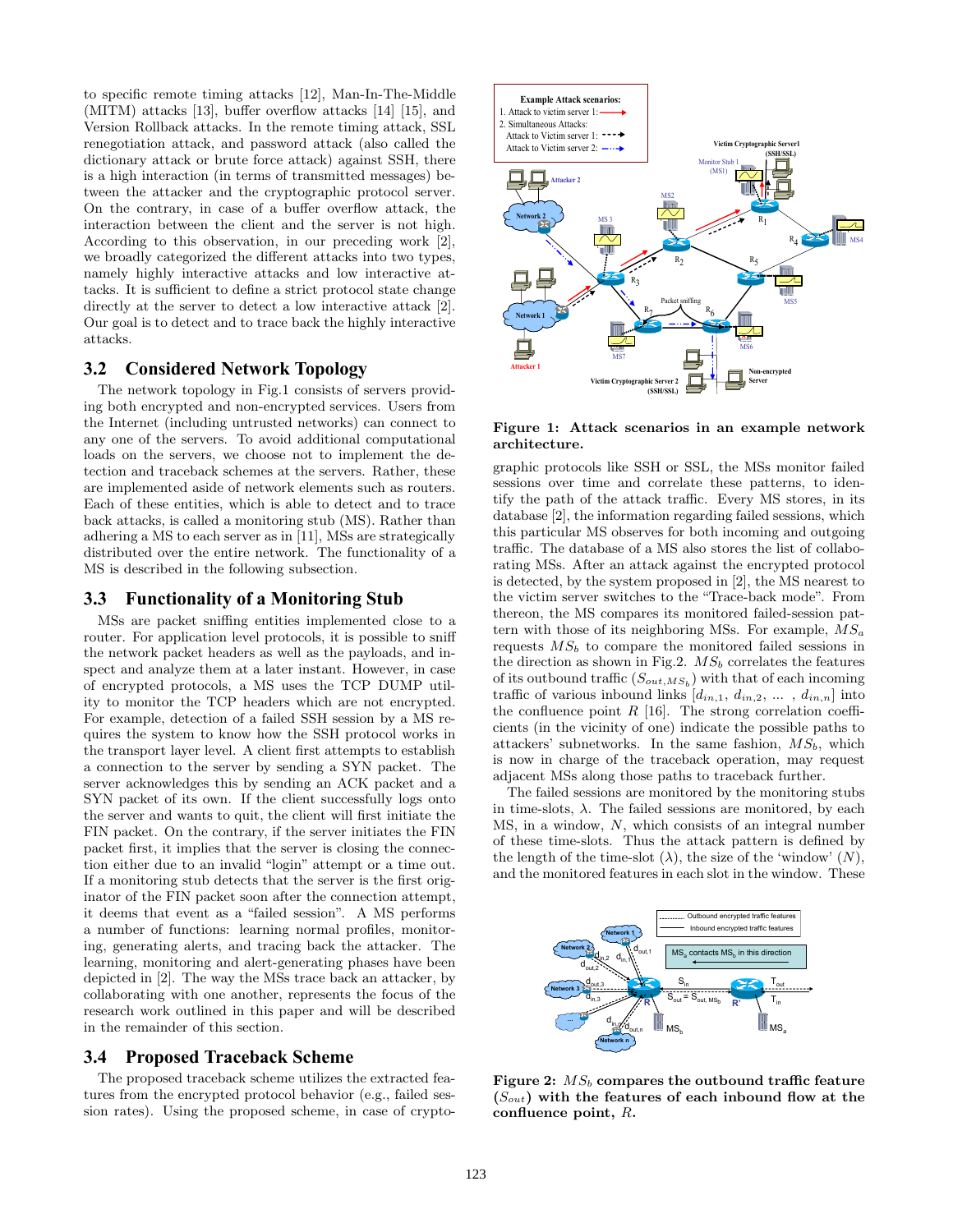

**Figure 3: No. of failed sessions seen at two adjacent MSs:** MS<sup>a</sup> **&** MSb**.**

metrics are then used to define the vector,  $V$ , as shown below:

$$
(V = \lambda, F_1, F_2, F_3, \dots, F_l, \dots, F_N)
$$
 (1)

where  $F_l$  indicates the failed session rate, which was monitored during the l-th time slot.

Now let us consider the monitoring stubs,  $MS_a$  and one of its neighbors,  $MS_b$ . Let the one-way propagation delay between  $MS_a$  and  $MS_b$  be ξ. At  $MS_a$ , the monitoring begins at time t, and continues till  $[t+(N^*)]$  as shown in Fig.3(a). Thus the vector,  $V_a$  can be constructed at  $MS_a$  by the following expression:

$$
(V_a = \lambda, F_{a_1}, F_{a_2}, F_{a_3}, \dots, F_{a_l}, ..., F_{a_N})
$$
 (2)

At  $MS_b$ , the monitoring of  $F_l$  commenced at time =  $(t-\xi)$ as shown in Fig.3(b). The monitoring at  $MS_b$  continues till  $[(t-\xi)+(N^*\lambda)]$ . Thus,  $V_b$  is constructed at  $MS_b$  as follows:

$$
(V_b = \lambda, F_{b_1}, F_{b_2}, F_{b_3}, \dots, F_{b_l}, ..., F_{b_N})
$$
 (3)

The correlation coefficient, denoted by  $r_{a,b}(V_a, V_b)$  or simply  $r(V_a, V_b)$ , between the target vectors,  $V_a$  and  $V_b$ , is obtained by the following equation [10]:

$$
r(V_a, V_b) = \frac{1}{N\sigma_a \sigma_b} \sum_{l=1}^{N} [V_a(l) - \dot{V}_a][V_b(l) - \dot{V}_b]
$$
 (4)

where  $\dot{V}_a$  and  $\sigma_a$  indicate the mean and standard deviation of the monitored features of the vector  $V_a$ , respectively.

$$
\dot{V}_a = \frac{\sum_{l=1}^{N} F_{a_l}}{N}
$$
\n(5)\n
$$
\sigma_a^2 = \frac{\sum_{l=1}^{N} (F_{a_l} - \dot{V}_a)^2}{N}
$$
\n(6)

The value of  $r(V_a, V_b)$  ranges between  $\{-1, 1\}$ . If  $r(V_a, V_b)$ yields a value of one, it implies a perfect match between the two patterns represented by the vectors  $V_a$  and  $V_b$ . If the correlation coefficient value is close to one (say, 0.8 or above), the vectors,  $V_a$  and  $V_b$ , are said to be highly correlated. If  $r(V_a, V_b)$  is in the vicinity of zero or slightly negative, the vectors under comparison are not considered to be similar. A negative value of the correlation coefficient means that the vectors, which are being compared, are totally opposite of each other.

By applying this to the instance in Fig.2, an example set,  $\tau$ , with k number of strong correlations between the failed sessions of the inbound flows and the outgoing flow  $(S_{out})$ observed by  $MS_b$  may be found as follows:

$$
\tau = [r(d_{in,1}, S_{out}), r(d_{in,2}, S_{out}), ..., r(d_{in,k}, S_{out})]
$$
(7)

Table 1: Propagation delays between collaborating MSs.

| $MS_a$          | $MS_b$                    | <i>Propagation Delay (ms)</i>                                             |
|-----------------|---------------------------|---------------------------------------------------------------------------|
| $MS_1$          | $MS_2, MS_4$              | $\xi_{1,2} = 60, \xi_{1,4} = 30$                                          |
| $MS_2$          |                           | $MS_3, MS_1, MS_5$   $\xi_{2,3}$ = 30, $\xi_{2,1}$ = 60, $\xi_{2,5}$ = 30 |
| MS <sub>3</sub> | $MS_2, MS_7$              | $\xi_{3,2} = 30, \xi_{3,7} = 30$                                          |
| $MS_4$          | $MS_1, MS_5$              | $\xi_{4.1} = 30, \xi_{4.5} = 30$                                          |
| $MS_5$          |                           | $MS_2, MS_4, MS_6$   $\xi_{5,2}$ =30, $\xi_{5,4}$ =30, $\xi_{5,6}$ =15    |
| $MS_6$          | $\overline{MS}_5,\, MS_7$ | $\xi_{6.5} = 15, \xi_{6.7} = 30$                                          |
|                 | $MS_7$   $MS_3$ , $MS_6$  | $\xi_{7.3} = 30, \xi_{7.6} = 30$                                          |

# **4. PERFORMANCE EVALUATION**

#### **4.1 Simulation Setup**

Three simulation scenarios are envisioned. For the first two scenarios, Network Simulator (NS-2) [17] is used to design the initially considered topology as shown in Fig.1. The topological information of the monitoring stubs and the propagation delays,  $\xi_{a,b}$  between two adjacent MSs,  $MS_a$ and  $MS_b$ , are given in Table 1. The simulation parameters are listed in Table 2. In [2], the attack aggressiveness of a SSH password attack is defined as a measure of the strength of the attack in terms of the number of failed login attempts in contrast with that of the valid ones. In the first scenario, a password attack against the victim SSH server-1 is simulated as illustrated in Fig.1. The behavior of the correlation coefficient values under various attack aggressivenesses for this attack is also investigated. In the second scenario, attacks are simultaneously launched against both the victim servers from  $Network_1$  and  $Network_2$ , respectively (Fig.1). Simulations were run five times and the average values are used as results. In the final scenario, the simulation topology is extended to investigate the effectiveness of the proposed traceback scheme under the influence of confluence points.

## **4.2 Results and Analysis**

#### **I. Scenario 1**

As illustrated in Fig.1, an attack with attack aggressiveness of 0.45 is launched against the cryptographic server-1 using the simulation topology. As explained earlier, there are seven MSs distributed over this network. Let  $T_{R_i,R_j}$  and  $T_{N_i,R_j}$  denote the features of traffic directed from Router  $R_i$  to router  $R_j$  and from  $Network_i$  to router  $R_j$ , respectively. The attack packets traverse the routers which are monitored by  $MS_1$ ,  $MS_2$ , and  $MS_3$ .  $MS_1$ , which is closest to the victim server, detects the attack, generates an alert and switches to traceback mode. At first, it compares  $S_{out,MS_1}$  with both  $T_{R_4,R_1}$  and  $T_{R_2,R_1}$  and the resultant correlation coefficients are 0.015 and 0.964, respectively. Therefore,  $MS_1$  exchanges information with  $MS_2$ .  $S_{out, MS_2}$  is compared with both  $T_{R3,R2}$  and  $T_{R5,R2}$ , resulting in correlation coefficient values equal to 0.972 and 0.012, respectively. Consequently when  $MS_2$  contacts  $MS_3$ ,  $S_{out,MS_3}$  is compared with each of  $[T_{N_2,R_3}, T_{R_7,R_3}, T_{N_1,R_3}]$ . The first two comparisons yield correlation coefficients of 0.015 and 0.019, respectively. The last case results in a strong value of correlation coefficient (0.866). Since  $MS<sub>3</sub>$  has no other neighboring MS left to exchange its information with, the traceback operation ends at  $MS_3$ . Thus the reverse path to the network, which originated the attack is constructed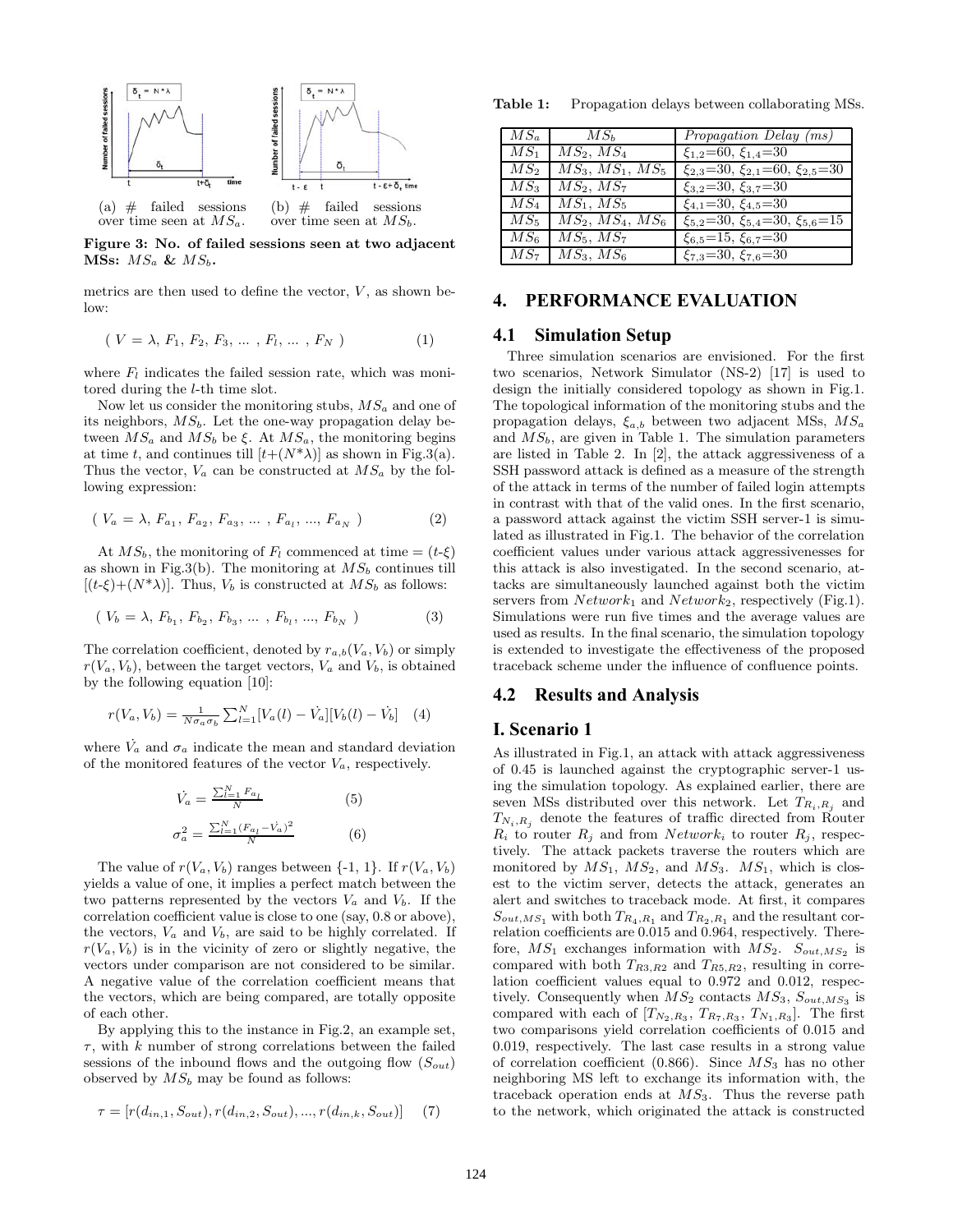

**Figure 4: Comparison of correlation coefficients for different attack aggressivenesses.**

as:  $\{MS_1, MS_2, MS_3, Network_1\}$ .  $MS_3$  is, indeed, the monitoring stub that is closest to the attacker's network. In this fashion, the system can reconstruct the path back to the network from which the attack had originated.

For this attack, the correlation coefficients of few pairs of outgoing and incoming links observed by various MSs are listed in Table 3. For ease of description, these correlation coefficients have been indicated as  $c_1, c_2$ , and so forth. Furthermore, the correlation coefficient values of these pairs for various attack aggressivenesses ranging from 0.2 to 0.95 are plotted in the graph shown in Fig.4. Both  $c_1$  and  $c_2$  indicate high correlation values, in the vicinity of one, for various attack aggressivenesses. On the other hand,  $c_3$ ,  $c_4$ , and  $c_5$  have correlation values close to zero for initial attack aggressivenesses. For the higher values of attack aggressivenesses,  $c_3$ ,  $c_4$ , and  $c_5$  become negative, indicating further differences between the monitored patterns at the corresponding MSs. On the contrary,  $c_6$ ,  $c_7$ , and  $c_8$  have high correlation values and remain more or less the same with varying attack aggressiveness. This is due to the fact that attack traffic did not traverse through the corresponding MSs.

## **II. Scenario 2**

This scenario investigates the performance of the proposed approach in case of simultaneous attacks from the attackers to more than one victim. The attack aggressivenesses are chosen to be 0.45. As  $MS_1$  detects an attack against victim server-1, it compares  $S_{out,MS_1}$  with both  $T_{R_2,R_1}$  and  $T_{R_4,R_1}$ . The corresponding correlation coefficients are 0.924 and  $(-0.015)$ , respectively. Consequently,  $MS<sub>4</sub>$  is not chosen as the MS in charge for tracing back the attack. As  $MS<sub>2</sub>$  is contacted by  $MS_1$ ,  $S_{out, MS_2}$  is compared with  $T_{R_3, R_2}$  and  $T_{R_5,R_2}$ . The comparisons result in the correlation coefficients of 0.934 and 0.0193, respectively.  $MS<sub>2</sub>$  then contacts

| <b>Table 2:</b> Simulation parameters for Scenarios $1 \& 2$ . |  |  |  |
|----------------------------------------------------------------|--|--|--|
|----------------------------------------------------------------|--|--|--|

| <i>Simulation Parameters</i>   | Values           |
|--------------------------------|------------------|
| Number of monitoring stubs     |                  |
| Dummy Encrypted Protocol       | SSH (over TCP)   |
| Background Traffic             | CBR, FTP, Telnet |
| Simulation Time for Trace back | 100s             |
| Time slot, $\lambda$           | 1s               |
| Monitoring Window, N           | 10               |
| no. of times $N$ was monitored | 10               |

**Table 3:** Few correlation coefficient values observed by collaborating MSs (for an attack against server-1 with attack aggressiveness of 0.45).

|                 | ~ ~~~~<br><u>obb of othog</u> |             |                     |               |  |  |
|-----------------|-------------------------------|-------------|---------------------|---------------|--|--|
| Viewing         | Outbound                      | Outbound    | Inbound             | $r(V_a,V_b)$  |  |  |
| МS              | flow                          | flow        | flow                |               |  |  |
|                 | (for $V_a$ )                  | direction   | $(\text{for } V_b)$ |               |  |  |
| $MS_2$          | $S_{out,MS_2}$                | $R_1$       | $T_{R_3,R_2}$       | $c_1 = 0.972$ |  |  |
| $MS_3$          | $S_{out,MS_3}$                | $R_2$       | $T_{N_1,R_3}$       | $c_2 = 0.866$ |  |  |
| $MS_4$          | $S_{out,MS_4}$                | $R_{1}$     | $T_{R_5,R_4}$       | $c_3 = -0.12$ |  |  |
| $MS_5$          | $S_{out,MS_5}$                | $R_{4}$     | $T_{R_6, R_5}$      | $c_4 = 0.015$ |  |  |
| MS <sub>7</sub> | $S_{out,MS_7}$                | $R_{3}$     | $T_{R_6,R_7}$       | $c_5 = 0.011$ |  |  |
| $MS_5$          | $S_{out,MS_5}$                | $R_{2}$     | $T_{R_6, R_5}$      | $c_6 = 0.406$ |  |  |
| MS <sub>6</sub> | $S_{out,MS_6}$                | $R_{5}$     | $T_{R_7,R_6}$       | $c_7 = 0.731$ |  |  |
| $MS_7$          | $S_{out,MS_7}$                | $R_{\rm 6}$ | $T_{R_3,R_7}$       | $c_8 = 0.640$ |  |  |

**Table 4:** Simulation parameters for Scenario 3.

| Simulation Parameters           | Values               |
|---------------------------------|----------------------|
| <b>BRITE Topology Type</b>      | 1 Level: Router only |
| Number of nodes                 | 100                  |
| <b>BRITE Model</b>              | Waxman               |
| Node Placement Type             | Random               |
| Growth Type                     | Incremental          |
| Bandwidth Distribution          | Heavy-Tailed         |
| $n$ (number of incoming flows)  | 20                   |
| to considered confluence point) |                      |
| Simulation Time                 | 100s                 |
| Time slot, $\lambda$            | 1s                   |
| Monitoring Window, N            | 10                   |
| no. of times $N$ was monitored  | 10                   |

 $MS_3$  causing  $S_{out,MS_3}$  to be compared with each of  $[T_{N_1,R_3},$  $T_{N_2,R_3}, T_{R_7,R_3}$ . The corresponding correlation coefficients are found to be 0.956, 0.0210, and 0.0303, respectively. This result leads to the  $Network_1$  which initiated the attack to the victim server-1.

On the other hand,  $MS_6$ , after detecting an attack against victim server-2, compares  $S_{out,MS_6}$  with  $T_{R_5,R_6}$ . The resultant correlation coefficient (0.0145) is too small to consider  $MS<sub>5</sub>$  as the next MS for carrying on with the traceback operation. Meanwhile,  $S_{out,MS_6}$  is also correlated with  $T_{R_7,R_6}$ which yields a strong correlation coefficient in the vicinity of one (0.924). Consequently,  $MS<sub>7</sub>$  is the MS that takes charge of the traceback and compares  $S_{out,MS_7}$  with  $T_{R_3,R_7}$ . This comparison produces a strong correlation coefficient (0.935). As a result,  $MS_7$  contacts with  $MS_3$ . This prompts  $MS_3$ to compare  $S_{out,MS_3}$  with each of  $[T_{N_1,R_3}, T_{N_2,R_3}, T_{R_2,R_3}]$ . The resultant correlation coefficients are 0.0161, 0.971, and 0.024, respectively. Thus,  $Network_2$ , which is responsible for carrying out the attack, is discovered.

# **III. Scenario 3**

Previously conducted research work such as [16] raise issues regarding the confluence points, where large volumes of attack-traffic from disparate sources along with legitimate traffic converge. In order to verify the applicability of our proposed scheme under the influence of confluence points, we set up a simulation environment consisting of one hundred nodes using the BRITE [18] topology generator for NS-2 with the simulation parameters shown in Table 4.

To highlight our interest about the confluence point, where both normal and malicious traffic merge, we again refer to Fig.2. At the confluence point  $R$ , the number of incoming